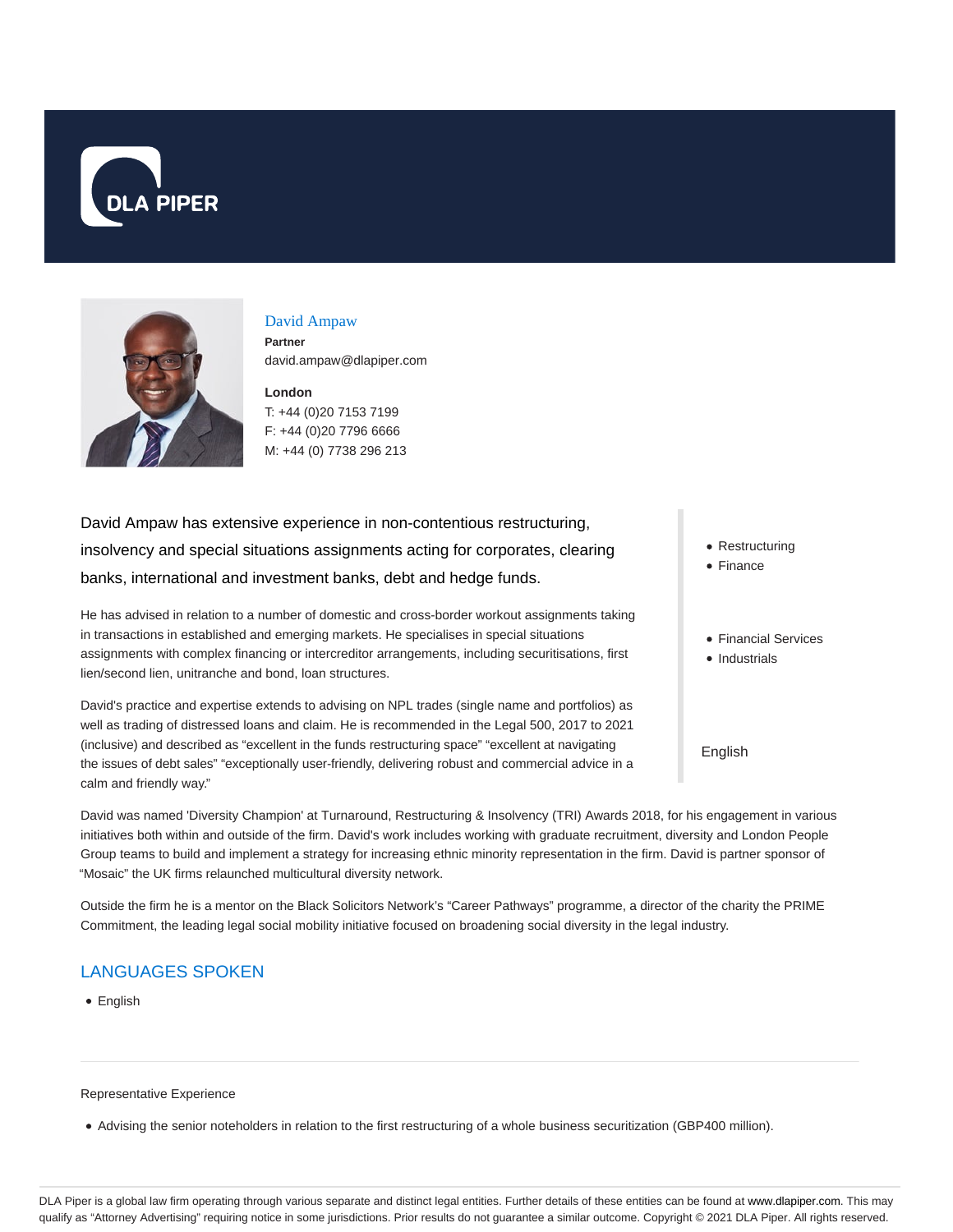- Advising a key global pharmaceutical client in relation to a pre-packaged purchase of a downstream supplier to secure continuation of production of a pediatric medicine into the European markets.
- Advising a US fund in connection with a restructuring and USD200 million "debt for vessel" exchange transaction.
- Advising in relation to a GBP400 million property disposal of a marquee London property by way of Scheme of Arrangement.
- Advising the sellers in relation to the successful sale of a granular loan portfolio of English and Irish commercial property and ancillary rights with a face value of circa EUR500 million.
- UK CRE Loan Portfolio Sale advising on sale of circa GBP2 billion loan assets.
- Advising in relation to single name secondary distressed trades with circa face value of GBP750 million in 2019 alone.
- Advising a creditor client in relation to the restructuring of one of the largest operators of private hospitals in the UK (GBP billion).
- Advising an ad hoc bondholder group in relation to the EUR300 million restructuring of an Southern European shipping group.
- Advising the administrators of the UK branches of a global fashion group and associated Chapter 11 restructuring.

#### **CREDENTIALS**

# Professional Qualifications

• Solicitor of the Senior Courts of England and Wales

### Prior Experience

- 2016 to date, Partner, DLA Piper
- 2005 to 2016, Solicitor, Associate and Legal Director, DLA Piper, London (Restructuring Group)
- 2001 to 2005, Trainee, Associate, Magic Circle firm, London and Bangkok

#### **Recognitions**

- Powerlist 2018 (most influential persons legal and professional services)
- Nominated BSN Lawyer of the Year 2017, 2018
- Turnaround Restructuring and Insolvency Awards Diversity Champion, 2018
- "Recommended" Legal 500, 2017, 2018, 2019 and 2020

## **Education**

- London School of Economics and Political Science, LL.B. (Hons), 1999
- College of Law, London, Legal Practice Course, 2000

## **Memberships**

- The Law Society of England and Wales
- Prime Commitment (social mobility initiative), Director

#### INSIGHTS

#### **Publications**

**Gategroup: Planning and scheming - are super schemes actually insolvency proceedings?**

23 February 2021